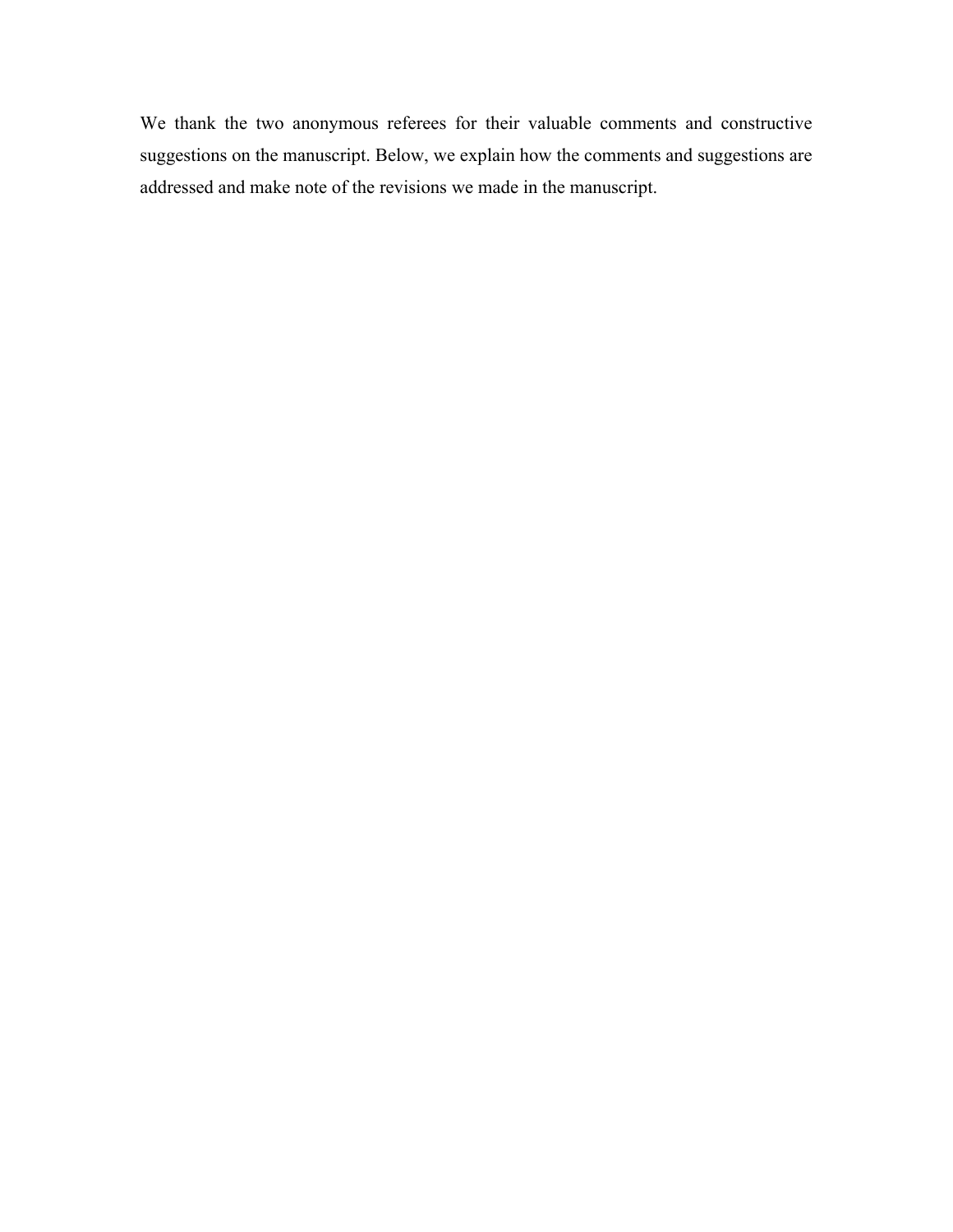### **Anonymous Referee #1**

### *General comments:*

*The manuscript uses Sensitivity Analysis (SA) to characterize the impact of perturbations in internal and external model parameters on top of atmosphere radiative fluxes and other key quantities simulated by CAM5. Key findings are that the cloud ice to snow autoconversion size threshold Dcs contributes most substantially to the variance, and that interactions between parameters is relatively unimportant in explaining variance, globally and over most regions. This is a very well-written paper that addresses a timely and important topic. The methodology and presentation of results seems robust. The main issues are the need to discuss these results in the broader context of other similar studies and in order to make this work accessible to a wide readership. Specific suggestions in this regard are given below. Overall, my recommendation is to accept pending minor revisions.*

We thank the reviewer for a detailed review. We have added the discussion of other similar studies as we replied to the specific comments below. Both text and figures are revised as the reviewer suggested.

### *Specific comments:*

• *As alluded to above, I think this paper would benefit greatly by discussing this approach and results in the context of other recent studies using sensitivity analysis (or "uncertainty quantification", which is a bit of a misnomer in my opinion) applied to climate modeling. There is very brief mention of one-at-a-time sensitivity tests in the introduction, and a single reference (Saltelli and Annonia, 2010), but nothing else. More background on this problem should be given here.* 

More background and reference about the OAT approach are provided now in the text as "*The most widely used SA approach is to conduct "one-at-a-time" (OAT) sensitivity tests that systematically investigate departures of model behavior from the baseline simulation by varying one parameter at a time (e.g., Gao et al., 1996; Lohmann and Ferrachat, 2010; Li et al., 2011). Lohmann and Ferrachat (2010) used the OTA SA method to investigate the impact of important tunable parameters associated with ice cloud optical properties and convective and stratiform clouds on the present-day climate and aerosol*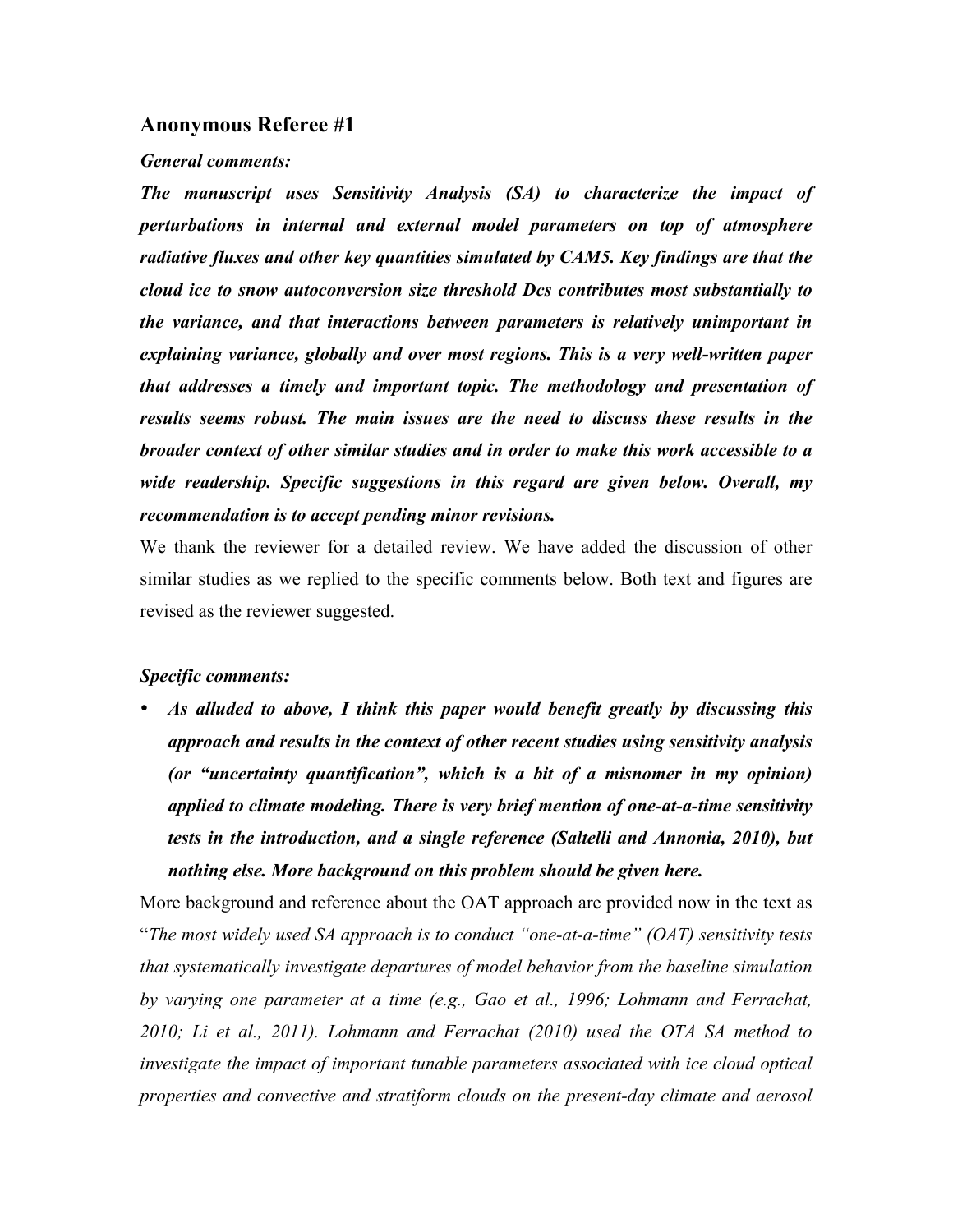*effect in a global climate model. They concluded that tuning of these parameters has a negligible influence on the anthropogenic aerosol effect. However, OAT tests can only test limited number of parameters at the same time and consider only a small fraction of the total parameter uncertainty space. They also cannot take parameter interactions into account (Saltelli and Annonia, 2010). The OAT approach has been criticized for its failure to explore the full parameter space for highly nonlinear models (e.g., Bastidas et al., 2006; Rosero et al., 2010; Lee et al., 2012).*"

• *The authors do mention some other SA studies applied to climate modeling in the last section (first paragraph on p. 12156); I suggest moving this to the introduction and expanding upon it. A related point is that it would be helpful to discuss and compare/contrast results here with these previous SA studies. For example, a key finding of this study is that parameter interaction is relatively unimportant in explaining the variance. I would not have necessarily expected this result a priori. How does this compare with other studies, such as Lee et al. (2012), which is cited by the authors, who used large-dimensional parameter space SA to look at sensitivity to aerosol parameters in a climate model? The current study is actually quite similar to Lee et al. (2012) in many regards, so it is surprising that the authors only mention the paper very briefly in the last section with regard to SA.*

Some discussion about previous SA studies is moved to the introduction now as "*Lee et al. (2012) used the Latin hypercube sampling (LHS) method and applied a Gaussian process emulation technique in a global chemical transport model to explore the parameter space and quantify uncertainty in simulating CCN concentrations. They concluded that CCN concentrations in model simulations are sensitive only to emission parameters in polluted regions but to uncertainties in parameters associated with model processes in all other regions. In a follow-on study, Lee et al. (2013) extended the previous work to examine 28 uncertain model parameters to more fully assess the magnitude and causes of uncertainty in modeling CCN.*"

More discussion and comparison between previous SA studies and this study are added in conclusion as "*This is generally consistent with the findings by Lee et al. (2012 and 2013). They used a different SA approach (i.e., Gaussian emulation technique and Monte*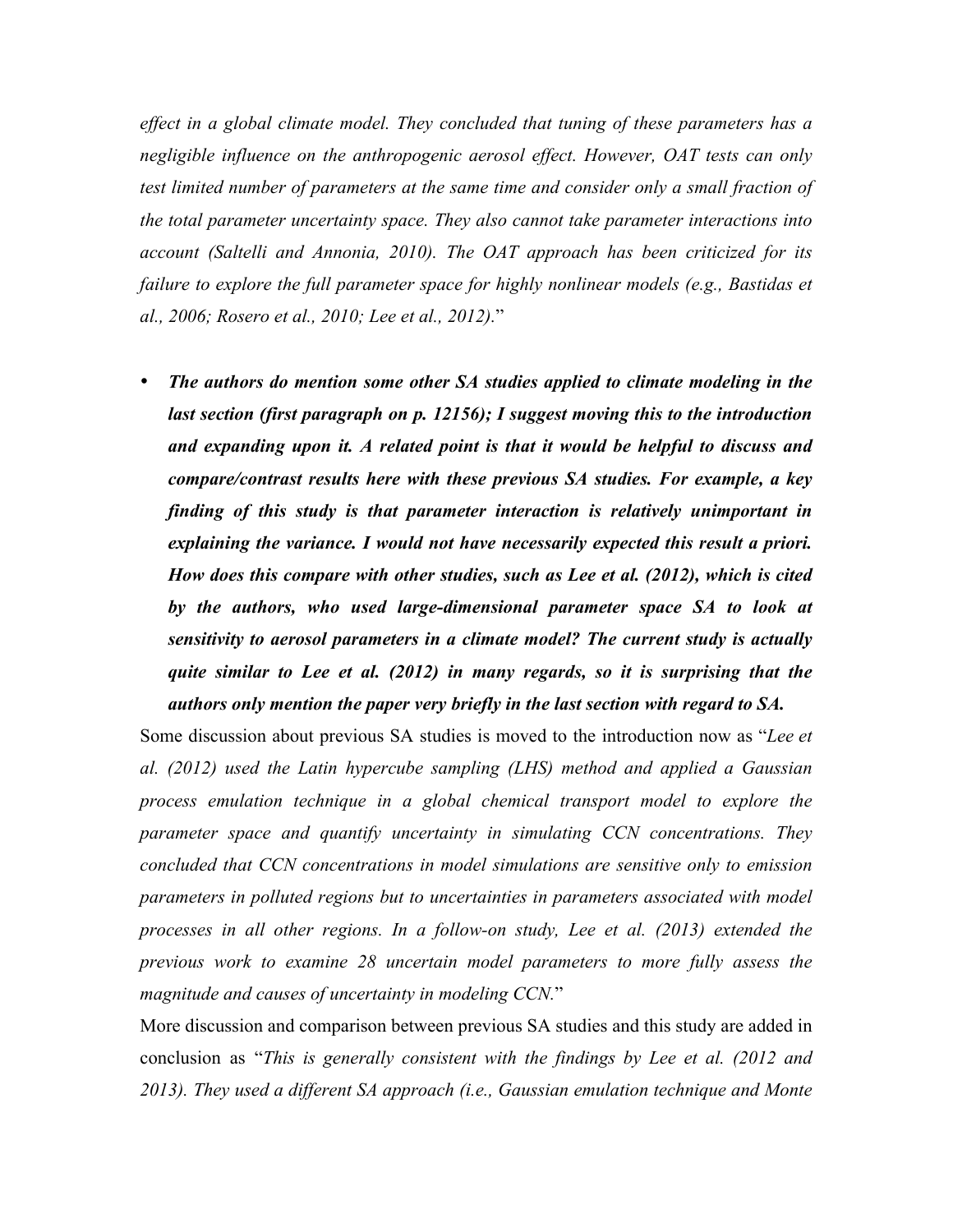*Carlo sampling approach) and found that the effects of emission parameters (such as sea salt) are normally localized to the place where that parameter is acting while the effects of model parameters (such as the wet scavenging parameter) have non-local impacts.*", "*The SA framework used in this study is designed with the capability to quantify the interactions among the parameters. However, the analysis indicates a relatively small contribution of interaction effects among the selected 16 parameters to the overall variation of global mean FNET (~3%) and to the FNET variation over most regions of globe (<15%). This relatively small interaction effect may be partially due to the relatively large group of selected parameters. Lee et al. (2012) found the interaction effect among the 8 selected parameters contributes to 30-50% of the overall uncertainty in modeling CCN. However, Lee et al. (2013) extended the 8 parameters to 28 and found the contribution of interaction effects significantly reduces to <20%. This may indicate that the relative contribution of the parameter interaction to the overall uncertainty will be generally small when a large group of parameters are taken into SA.*" and "*This study efficiently investigates 16 uncertainty parameters simultaneously compared to the OTA SA approach which generally examines a limited number of parameters (e.g., 4 parameters in Lohmann and Ferrachat (2010)). The relative contribution of parameter interaction to the overall uncertainty is also quantified. Compared to the OTA SA approach, the more comprehensive approach used in this study not only estimates the contribution of each parameter to model sensitivity but also provides its statistical significance, which is rarely obtained by the OTA SA approach due to the limited sampled space of parameter uncertainty. Therefore, this study highlights the benefits of using a more comprehensive SA approach to understand the parametric uncertainties in climate models. Lee et al. (2012 and 2013) focused primarily on the contribution of the aerosol-CCN related parameters to uncertainty in modeling CCN. Lee et al. (2013) admitted that cloud-related parameters might also play an important role in determining aerosol indirect effects. The current study found that emission and aerosol related parameters generally have smaller impacts on the global mean FNET than cloud*  microphysics related parameters. Although this finding may be model-dependent, it *highlights the importance of including cloud related parameters in understanding uncertainties in modeling aerosol radiative forcing (direct and indirect).*"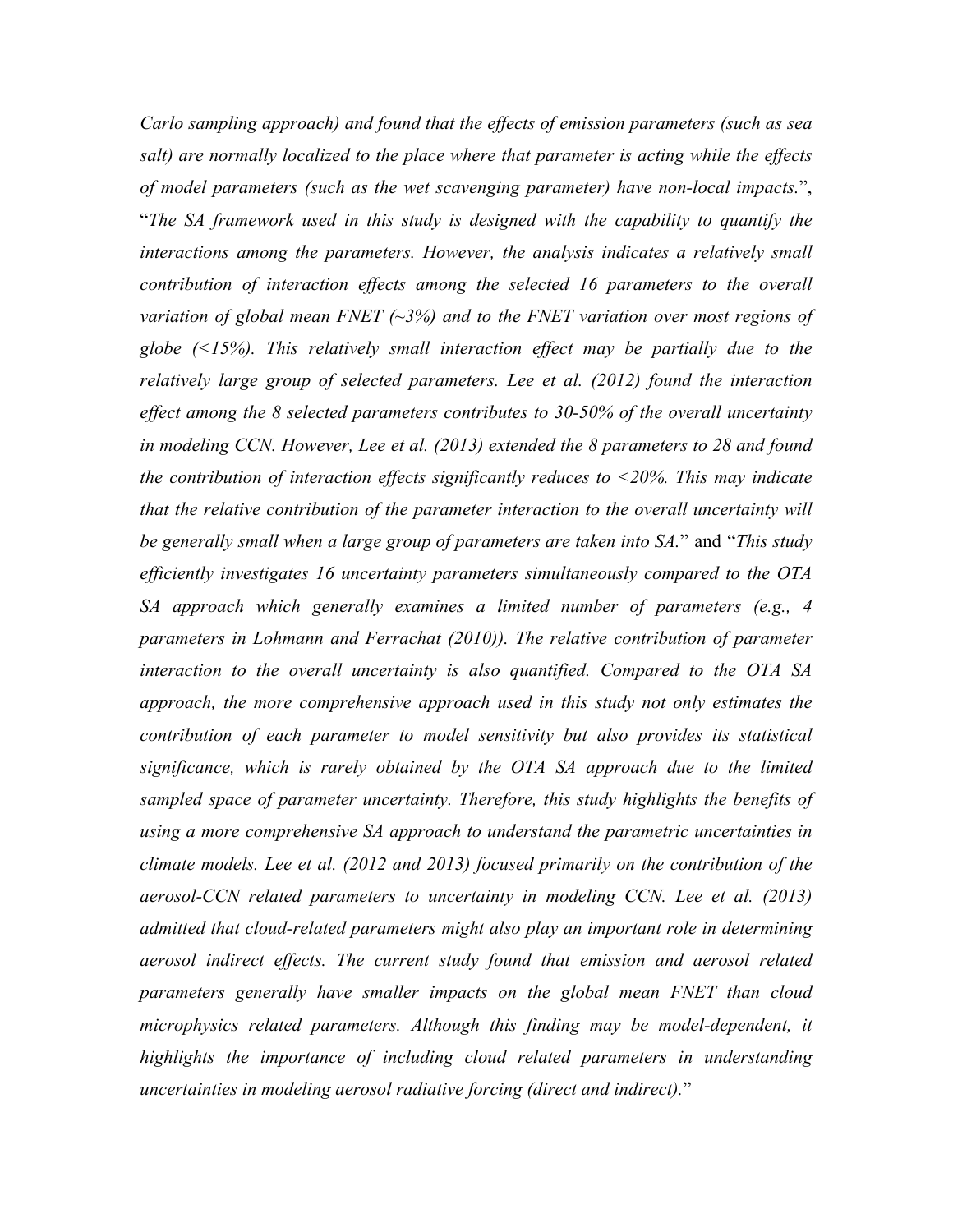• *2. Similar to comment #1, I would like to see some discussion of the advantages and disadvantages of the GLM method compared with other multi-dimensional SA methods that have been developed and applied to climate modeling, such as the Gaussian emulator (Lee et al. 2012). Other emulator-based approaches include, for example, polynomial chaos expansion (though I'm not aware if this has actually been applied to climate model SA). Overall, at least some general discussion and summary of the various statistical techniques for sensitivity analysis of largedimensional parameter spaces is warranted.*

Lee et al. (2012) used Latin hypercube sampling (LHS) to explore the parameter space. In our study, we adopt the quasi Monte Carlo sampling (QMC), which is superior to the Latin hypercube sampling (LHS) method for high-dimensionality problems as it does not have gaps and clumping issues (see Hou et al. 2012). The discussion is now added in the text "*Lee et al. (2012) used the Latin hypercube sampling (LHS) method and applied a Gaussian process emulation technique in a global chemical transport model to explore the parameter space and quantify uncertainty in simulating CCN concentrations.*" and "*A quasi-Monte Carlo (QMC) sampling approach guarantees good dispersion between samples (Caflisch, 1998) and therefore is adopted in this study. QMC sampling can achieve good uniformity even in higher-dimensional projections by filling gaps and avoiding clumps in the sampling points, achieving better performance than MC and LHS in general (Wang and Sloan, 2008; Hou et al., 2012).*"

In addition to the different choices of sampling approaches, people may adopt various sensitivity evaluation techniques, for example, multivariate adaptive regression splines (MARS), GLM, Morris method, Sobol' method, and so on to separate the main, interaction, and high-order effects of input parameters (Friedman 1991; Morris 1991; Sobol' 1993). Among these methods, both Sobol' method and GLM can provide quantitate measures of parameter sensitivity in terms of output variances that can be explained/fitted by the linear, interaction, and high-order terms of input variables and integrated with parameter reduction/selection techniques if necessary. Polynomial chaos (PC) expansion approximates the output variable as a function of polynomials of input variables, when used for sensitivity analysis. It is similar to Sobol/GLM method and can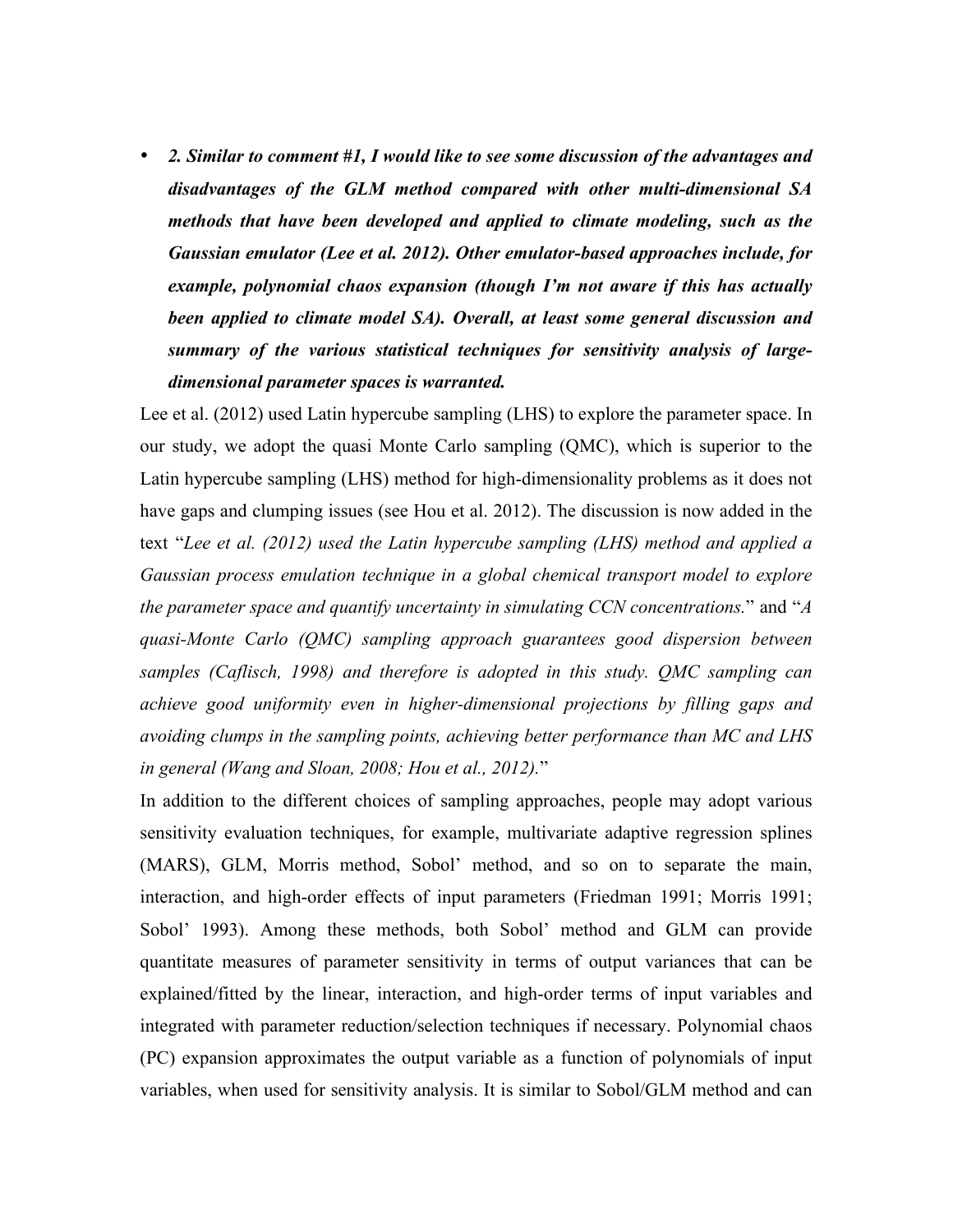look at linear, quadratic, and higher-order effects, although the collocation sampling points are designed a little differently compared to LHS/QMC. Gaussian process emulation and PC are more appropriate to be used for model optimization and parameter estimation when observations of output variables are available. Some discussion is added now in the text "*There are various sensitivity evaluation techniques, for example, multivariate adaptive regression splines (MARS), generalized linear model (GLM), Morris method, and Sobol' method. They can be used to separate the main, interaction, and high-order effects of input parameters (Friedman 1991; Morris 1991; Sobol' 1993). Among these methods, GLM method and Sobol' method can provide quantitate measures of parameter sensitivity in terms of output variances that can be explained/fitted by the linear, interaction, and high-order terms of input variables and integrated with parameter reduction/selection techniques if necessary. The GLM method is used for sensitivity analysis in this study.*"

• *3. The authors point out that variability of FNET across the ensemble is much larger than uncertainty in FNET in the IPCC AR5 report for aerosol radiative forcing. However, it should be pointed out that large sensitivity of quantities like FNET to internal and external model parameters does not necessarily imply large sensitivity of the change in the quantity, e.g., ΔFNET, either from aerosols or greenhouse gases, to parameters.*

Yes, we agree. We clarify it in the conclusion and discussion "*The analysis indicates a change in FNET between -11.7 and 1.6 W m-2 (compared to FNET from the standard CAM5 simulation). This is much larger than the range of -1.8 to -0.1 W m-2 given for uncertainty in aerosol radiative forcing in the IPCC AR4 report. However, it should be noted that this study does not show the sensitivity of radiative forcing (i.e.,*  $\Delta FNET$  *from pre-industrial to present-day) to the selected parameters, which is worthy of further investigation*"

• *4. The sensitivity of clear-sky net radiation (FNETC) to the parameter dcs is rather interesting, given that dcs is an ice cloud microphysical parameter. The authors primarily ascribe this sensitivity to surface temperature feedback, that may in turn*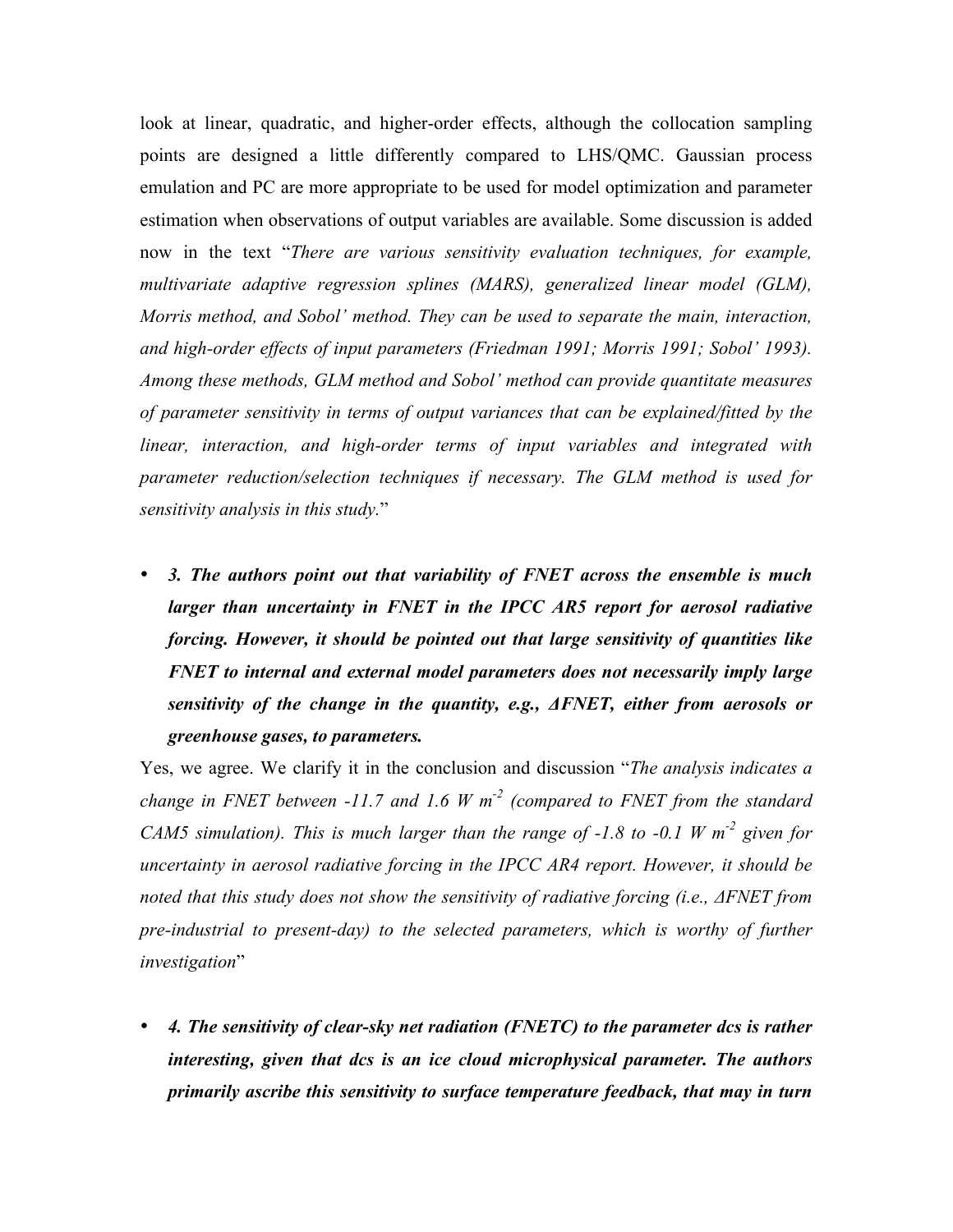*also impact atmospheric water vapor content (p. 12146-12147). However, SST is fixed in these simulations, which implies that this feedback is limited (i.e., over land). I'm wondering if a more likely explanation for this sensitivity is the impact of ice clouds on mid- and upper- tropospheric water vapor content and hence outgoing LW (clear-sky), either directly by ice diffusional growth and sedimentation or indirectly by modifying vertical transport of water vapor via resolved dynamics and/or parameterized convection/vertical mixing. Modification of dcs should have a large impact on vapor growth and hence uptake of water vapor, by modifying ice cloud characteristics.*

It is true that the change in ice clouds due to *dcs* can impact the mid- and uppertropospheric water vapor budget through the water vapor deposition on ice crystals, affecting ice particle size and thus ice sedimentation, or by modifying the vertical transport of water vapor due to the ice cloud feedbacks on the dynamics. The net effect through these interactions on water vapor is shown in Fig. 4. Our results showed that water vapor content increases with *dcs*. The increase of water vapor will reduce outgoing LW and thus increase LWFNETC (less negative), while our results (Fig. 3) showed LWFNETC decreases (more negative) with *dcs*. Therefore, the decrease of LWFNETC (increase outgoing LW) must result from the increase of surface temperature. Although the SST is prescribed in our simulations, temperature feedback over the land is still important. Our results (Fig. 6 and 9) indeed show that the main variation of FNETC due to *dcs* is over the land (particularly over the Arctic). Now it is clarified in the section 3.1 "*The change in TSK mainly occurs over land areas, since the sea surface temperature (SST) is prescribed in this study (will be discussed in section 3.2). The change in ice clouds due to dcs can impact the mid- and upper-tropospheric water vapor budget through various ways such as affecting the water vapor deposition on ice crystals, affecting ice particle size and thus ice sedimentation, or by modifying the vertical transport of water vapor due to ice cloud feedbacks on dynamics. The net effect of these interactions leads to increasing WVP with increasing dcs.*", and "*Although the increase of WVP with increasing dcs will reduce the outgoing LW and thus increase LWFNETC (less negative), the increase of TSK with dcs reduces LWFNETC (more negative) through increasing outgoing LW radiation under clear-sky (Figure 4). The overall LWFNETC*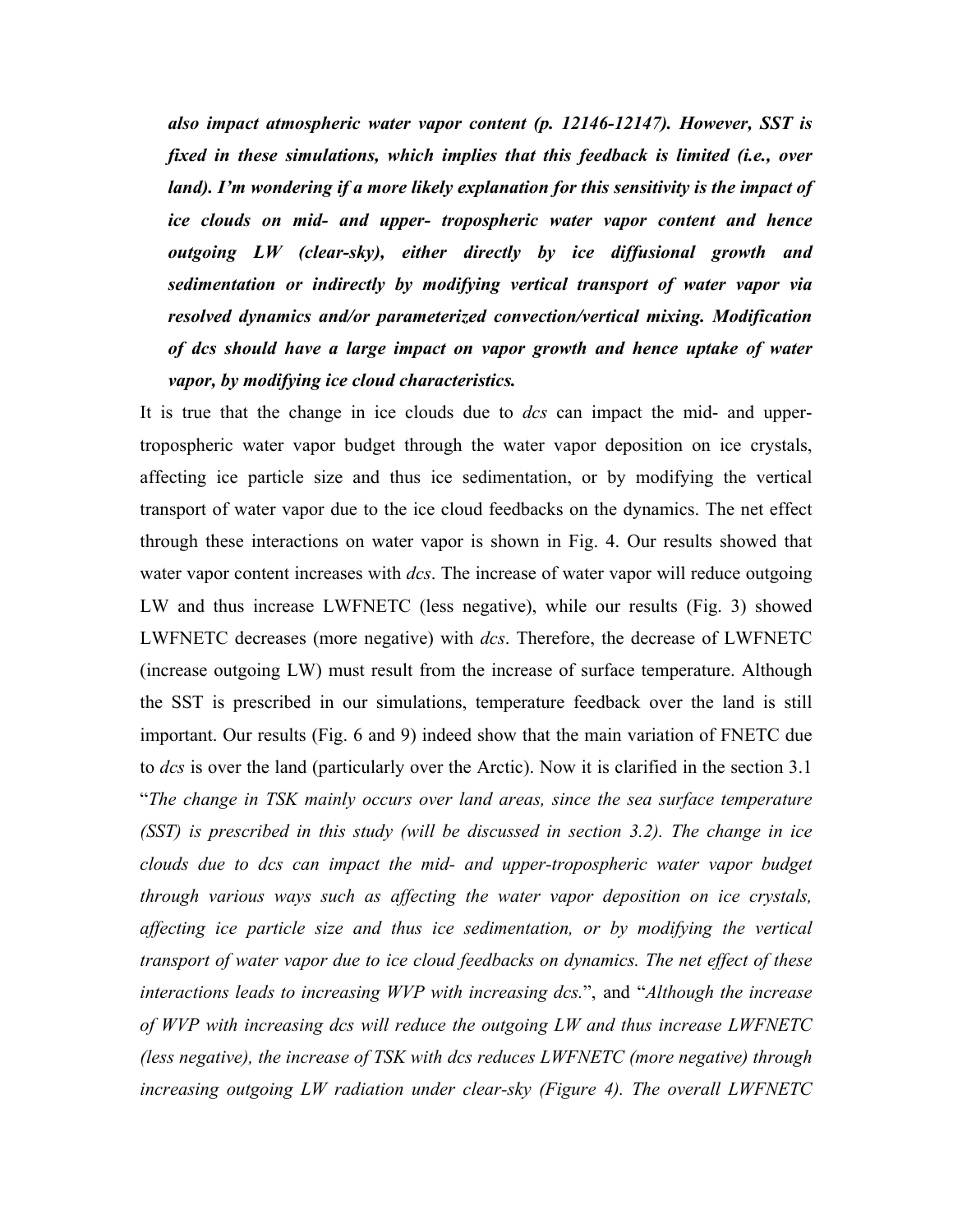*change is dominated by the TSK change over the land (will be discussed in section 3.2).*"

• *5. Why are several figures included as a supplement? I don't see any clear rationale for doing this – can't these figures simply be included with the rest of the paper?*

Now Figures S1 and S5 are put into the paper as Figure 9 and Figure 12, respectively. The text is modified accordingly. The other three figures are only mentioned briefly in the text, so they remain in supplementary materials.

## *Minor/technical comments:*

• *1. p. 12137, line 26. Suggest rewording "vary extremely" to "have extreme heterogeneity".*

Revised as suggested.

• *2. p. 12138, line 1. Perhaps this is what the authors mean by "computational limitation", but I would argue that a primary limitation in the ability of GCMs to treat clouds (and aerosols) is their inability to resolve the cloud dynamics.*

It is clarified now in the text as "*To date, global climate models cannot fully treat details of the physical processes governing cloud and aerosol formation, lifetime, and radiative effects due to insufficient physical understanding or relatively coarse spatial resolution (due to computational limitation) that cannot resolve cloud dynamics.*"

• *3. p. 12139, line 5. I think the authors mean hundreds or thousands of parameter values for several different parameters, not for a single parameter? This could be clarified.*

It means hundreds or thousands of values for a single parameter. For example, in this study, 256 values are sampled for each parameter. It is clarified now in the text as "*A more comprehensive approach is to populate the statistical distribution of model outputs by sampling hundreds or thousands of possible values for each parameter.*"

• *4. p. 12139, line 23. What particular version of CAM5 was used for this study?*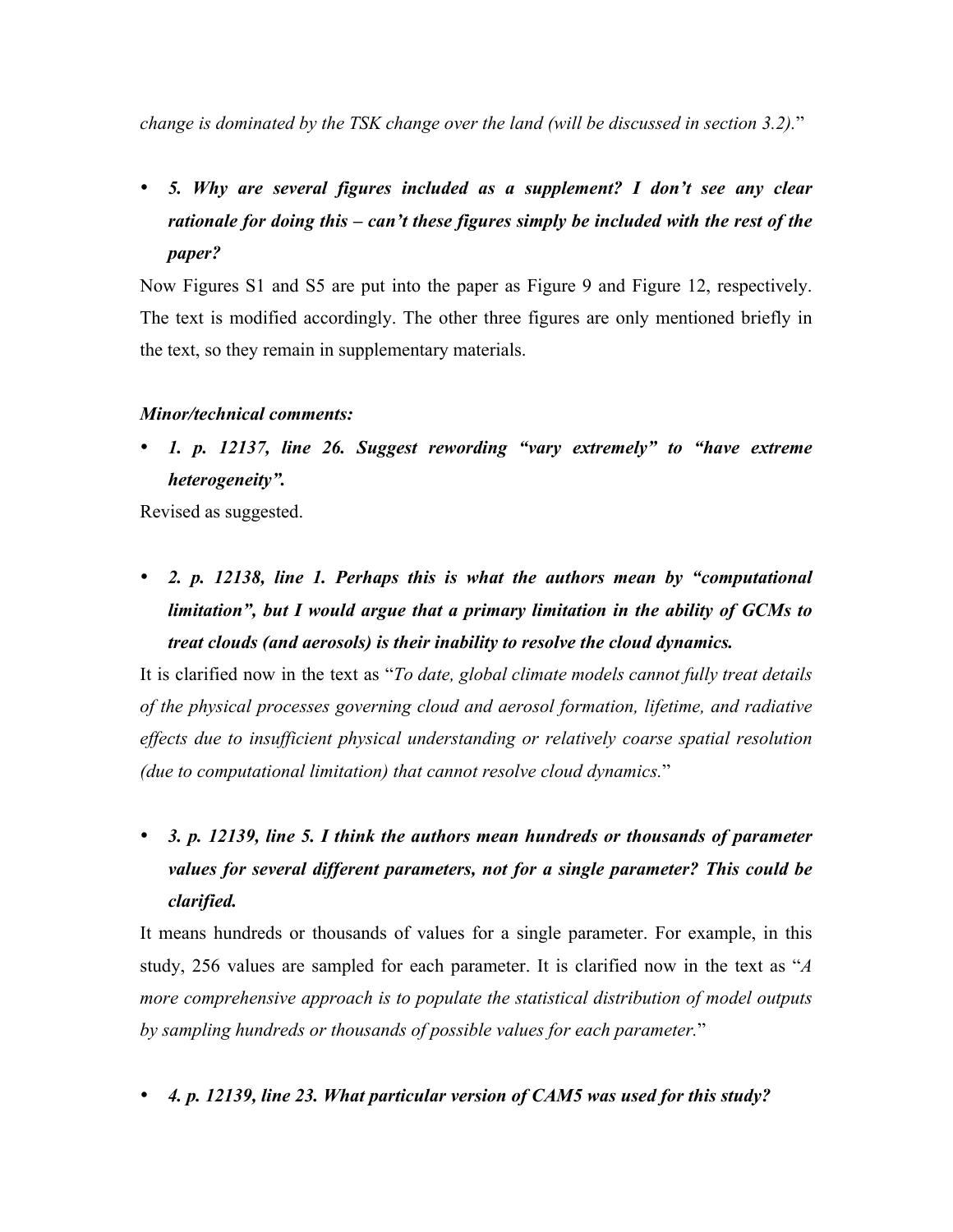It is CAM5.1.02. It is clarified now in the text.

• *5. p. 12140, line 17. I would suggest not using the term "current version" here, because this could be confusing for future readers. The "current version" of CAM5 is always changing.*

It is clarified now in the text as "*the version of CAM5 used in this study*"

## • *6. p. 12143. The variables n and N are not defined in this equation.*

We defined them in the text now "*n is the number of input parameters/factors, and N denotes the normal/Gaussian distribution with mean and variance in the parenthesis.*"

# • *7. p. 12145, line 1-3. I think this sentence is confusing* – *could the authors please clarify?*

It is clarified now in the text as "*These 256 simulations are equally grouped into 8 subranges (from small to large values) for each input parameter (i.e., 32 values are averaged in each sub-range) to rule out effects from the perturbation of other parameters.*"

## • *8. p. 12146, line 17. Does "increases with dcs" mean that FNET increases with increasing dcs?*

Yes. It is clarified now in the text as "*FNET increases with increasing dcs and sol\_factic*".

## • *9. p. 12150, line 12. Suggest adding "the" before "following".*

It is added.

• *10. p. 12150, and elsewhere. Suggesting changing "R square" to "R2".* Corrected.

• *11. p. 12150, line 20. I don't understand this sentence: "Therefore, they have less interest in terms of investigating variance sources." Who is "they"?*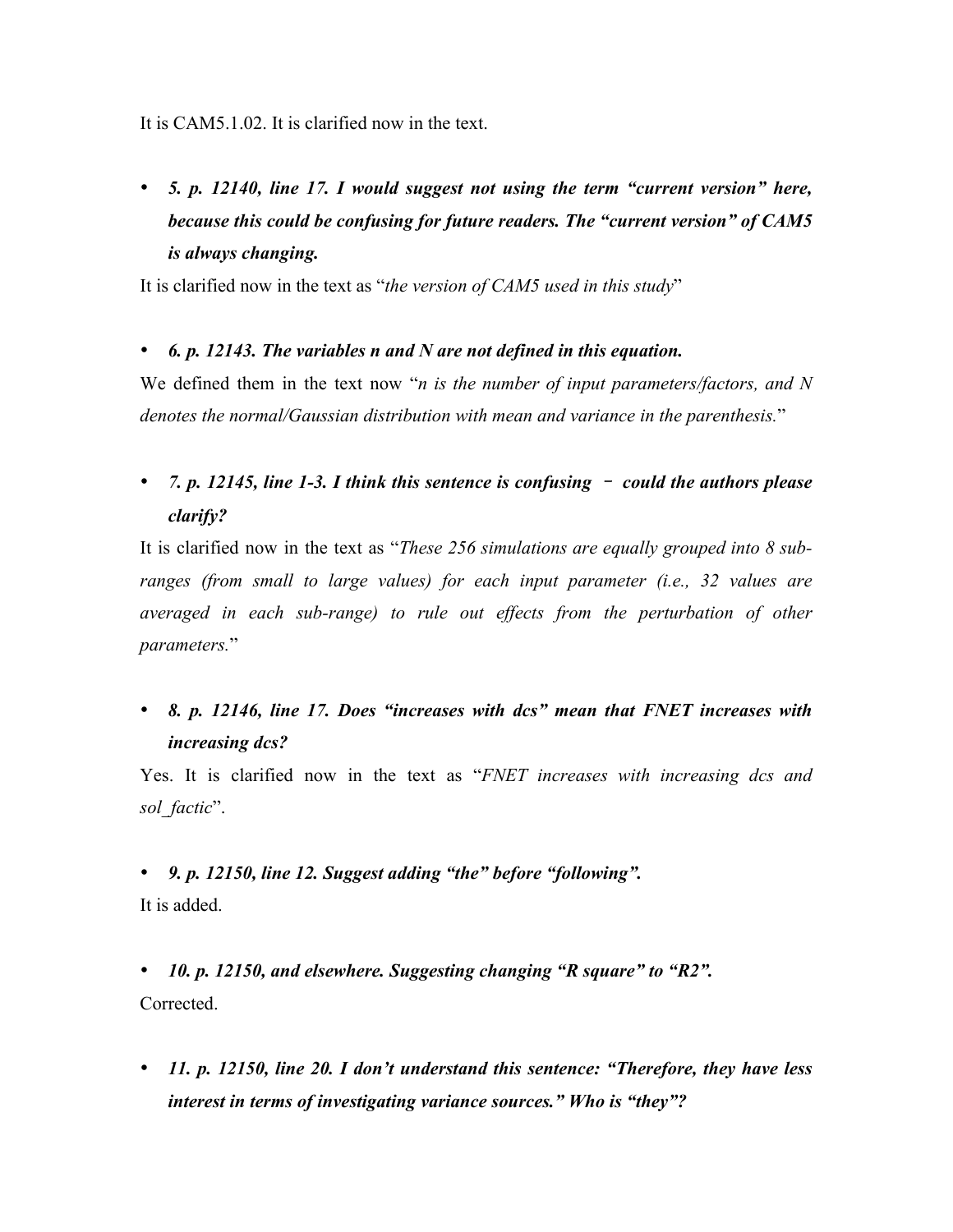It is clarified now the text "*Therefore, these regions are less interesting for the characterization of variance sources.*"

### • *12. p. 12151, lines 22-26. This sentence is very long and could be shortened.*

The sentence is now separated into two sentences in the text as "*The wsubmin impact is mainly through its impact on LWP and thus CF by changing cloud droplet number concentrations (i.e., aerosol indirect effects). The impact is mainly over the regions where there are frequent occurrences of liquid-containing clouds (e.g., along the North Pacific and Atlantic storm tracks) and sufficient amount of CCN (see Figure S3 in the supplementary materials).*"

• *13. p. 12151, line 28. Change "the convections are" to "convection is".* Corrected.

• *14. p. 12152, line 6. The authors ascribe changes on CF from dust emission to semi-direct effect of dust. What about indirect effect via ice nuclei?*

Here, we were discussing about the effect of parameter *refindex* dust sw (determining dust absorptivity) instead of dust emission. Therefore, varying this parameter does not significantly change the ice nuclei. This has been clarified.

• *15. p. 12152, line 26. Same comment as above in #14 but for BC. Or is ice nucleation on BC turned off? Can BC serve as CCN in CAM5 if internally mixed?*

BC doesn't serve as IN but does serve as CCN in CAM5. It is corrected now in the text "*The emis\_BC also affects CF through semi-direct and indirect effect of BC.*"

• *16. p. 12154, line 24. Change "falling speed" to "fallspeed".* Corrected.

• *17. p. 12164, Table 1. There are some corrections needed in the table. First, the range given for cdnl is not correct, I think the maximum value should be 10 cm-3*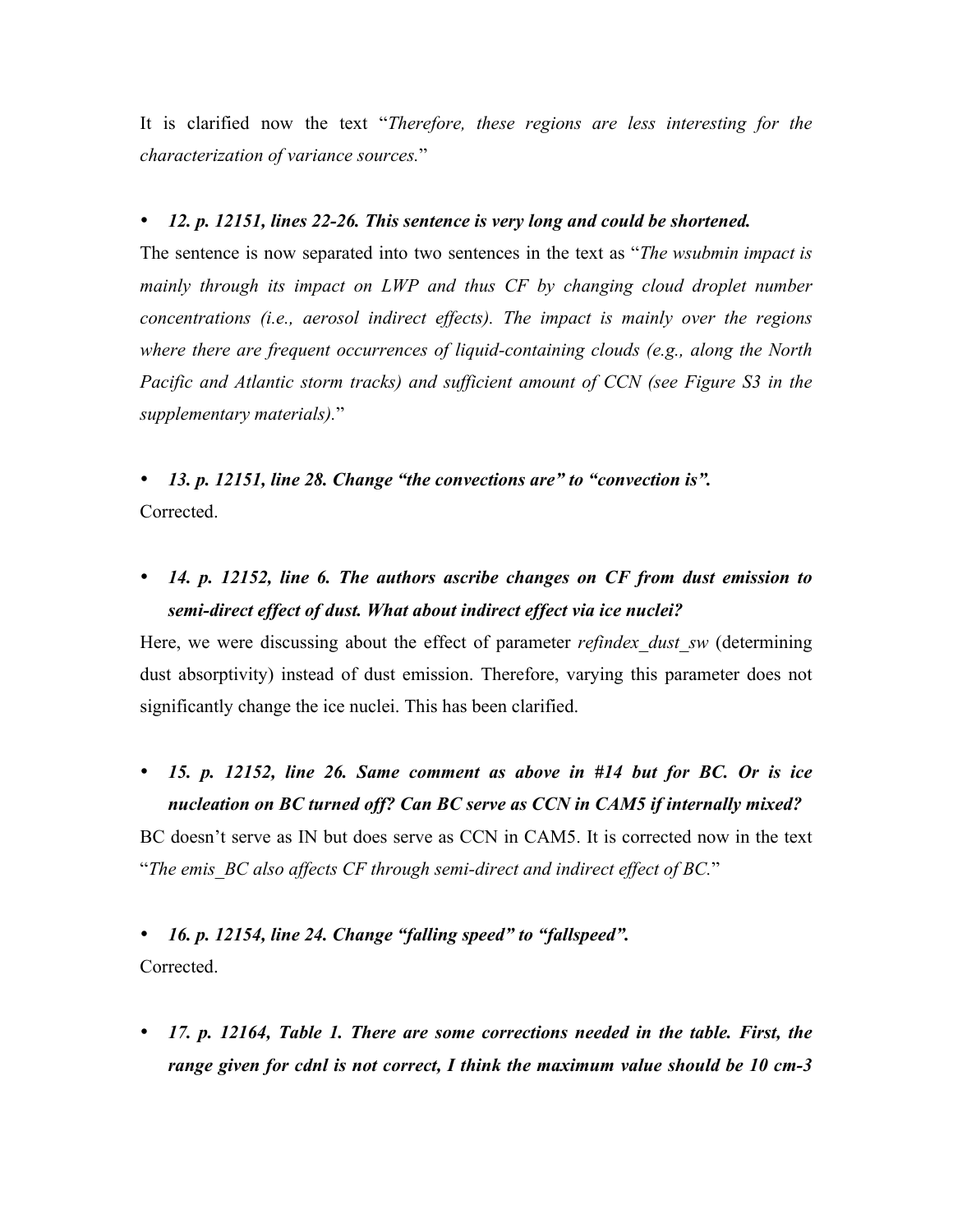# *instead of 10<sup>7</sup> cm-3. Second, units for the fallspeed parameter for cloud ice should be in s-1, not m-1 s-1.*

Thanks for checking units. The units are corrected now.

• *I would also suggest drawing a line in the table separating internal from external parameters, to help distinguish them in the table.* 

Now, the caption of Table 1 is added with "*The top 8 parameters are defined as internal parameters and the rest are defined as external parameters.*".

# • *18. p. 12165, Table 2. I would suggest putting the information in the second footnote in the table caption, as this is essential information for understanding the table.*

The second footnote of Table 2 is moved into the caption.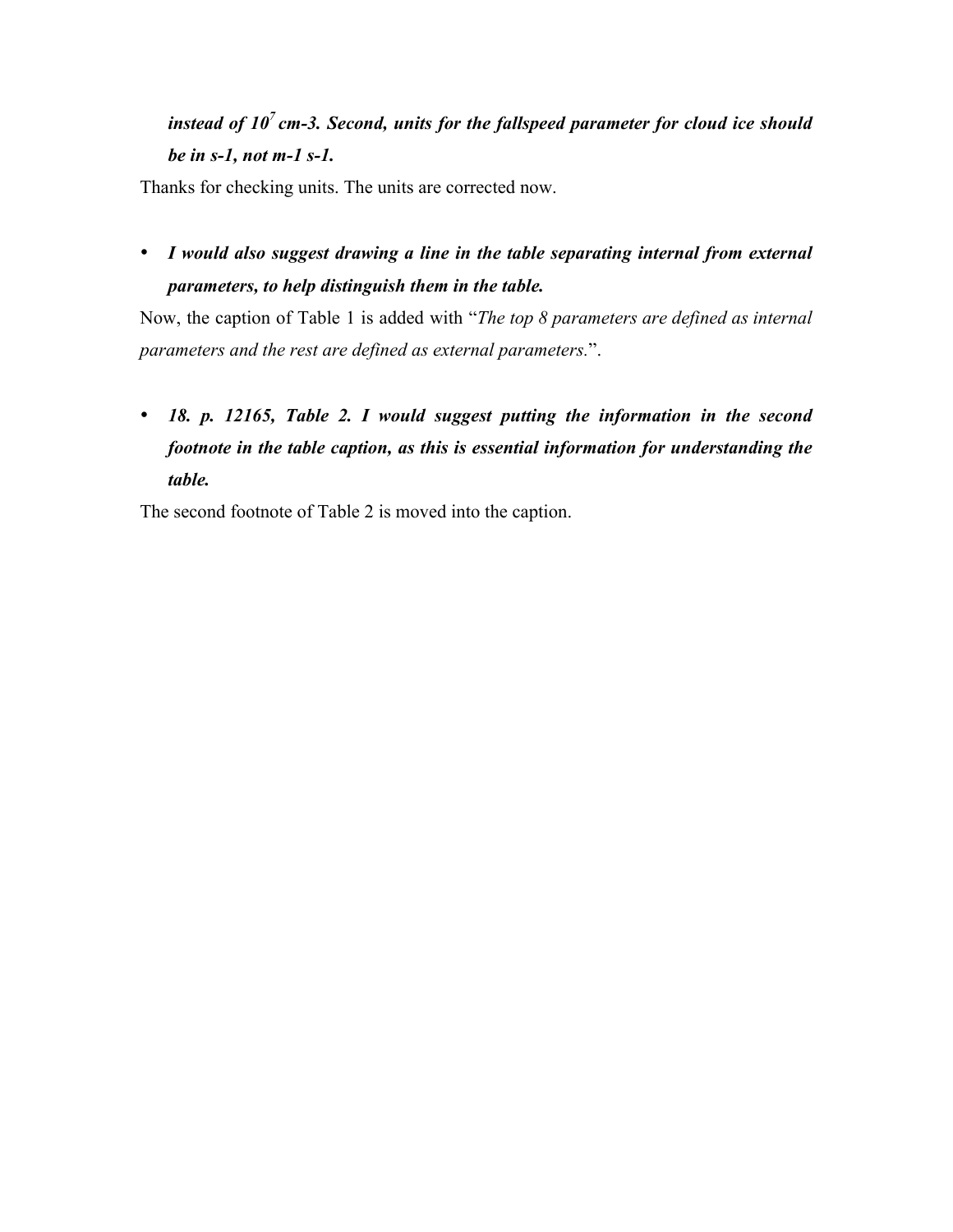### **Anonymous Referee #2**

*General comments:*

• *This manuscript uses an objective method to analyze a suite of common adjustable parameters in a community General Circulation Model. The analysis provides some useful information on what parameters define sensitivity of the top of the atmosphere radiation. The method is interesting, though could be a bit better explained, and the study and conclusions should be publishable in Atmospheric Chemistry and Physics with some important clarifications and corrections.*

We thank the reviewer for a detailed review. Both text and figures are revised as the reviewer suggested.

• *I have some concerns over the method. The analysis focuses on what increases variance the most, or what parameters explain variance spread, but only for the parameters you have chosen. If something else is more important, you would miss that, correct?*

We agree with the reviewer that there may be other model parameters important to the radiation fluxes at the top of the atmosphere. However, we have stated in the text "*While many parameters likely contribute to uncertainties in CAM5, this study focuses on 16 parameters related to cloud microphysical processes and aerosol physics and chemistry processes including cloud ice microphysics, cloud droplet activation, aerosol wet scavenging, solar radiation absorption by dust, and emission fluxes and size distributions (see the descriptions shown in Table 1). These 16 uncertain parameters were identified by model developers of CAM5 and also agree with previous studies (R. C. Easter, S. J. Ghan, and H. Morrison, personal communication, 2012).*" In addition, "*Other parameters may also be important for radiative fluxes but they are generally less uncertain and so are not examined here.*" and "*The perturbation ranges (from minimum to maximum) of these 16 parameters (shown in Table 1) reflect our best knowledge of parameter uncertainties in aerosol (R. C. Easter and S. J. Ghan, personal communication, 2012) and cloud microphysics parameterizations (H. Morrison, personal communication, 2012) in CAM5.*"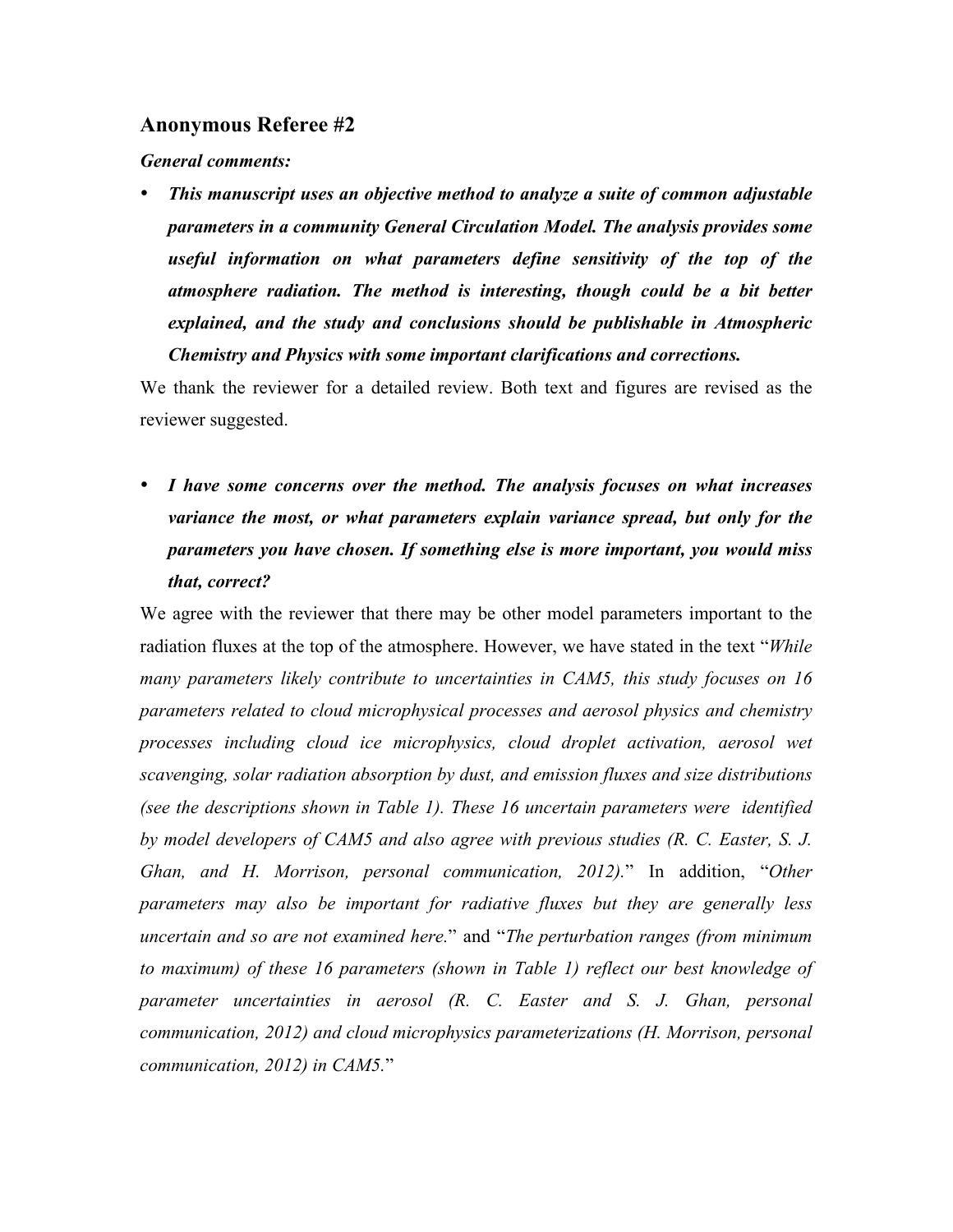• *Also, I worry about short runs: there is not going to be statistical significance in the Arctic with 4 year runs: the variance of TOA radiative fluxes with variable SSTs is pretty high. I assume your significance tests account for the variance in the fields? This was not clear to me, and not clear if the 4 years are sufficient to tell much.*

We agree that the variance of TOA radiative fluxes with variable SSTs may be high. However, in this study, the 4-year run average is taken as a single sample for statistical analysis. We did not look into the individual year of the 4-year run for statistical analysis. As we described in the text, for each set of parameters, the simulation is run for 5-years and the average of the last 4-years of simulation is taken as one sample experiment. We conducted a total of 256 experiments and thus had 256 samples for the statistical analysis. Therefore, we believe 256 samples should be enough to conduct a statistical analysis. It is further clarified now in the text "*Simulations are run for 2000-2004. The average of the final four years (2001-2004) of the simulation is considered as one sample experiment. A total of 256 experiments are conducted, as described in section 2.3.2, and the statistical analysis is based on these 256 experiments.*"

• *Also: the co-authors who are native English speakers should re-read this for grammar. There are some consistent mistakes in the text. I have noted some of the problems with plural nouns, but there are others.*

The English writing has been improved by native English speakers. Thanks.

#### *Specific comments:*

• *Page 12136, Line 24: You should make more use of the LW v.s. SW results, since they help tell about what kind of clouds and sensitivity of them.*

We agree that it is interesting to look at both LW and SW terms. The changes in LW and SW components of FNETC and CF due to parameter perturbations have already been shown in Figure 3, and discussed in section 3.1. In response to the reviewer's comment, we now bring up the discussion of the LW and SW portion of FNETC and CF to the front with Figure 1. More discussion about the sensitivity of LW and SW portion of CF has been added into section 3.1 and the conclusion section (please also see our response to the comments below).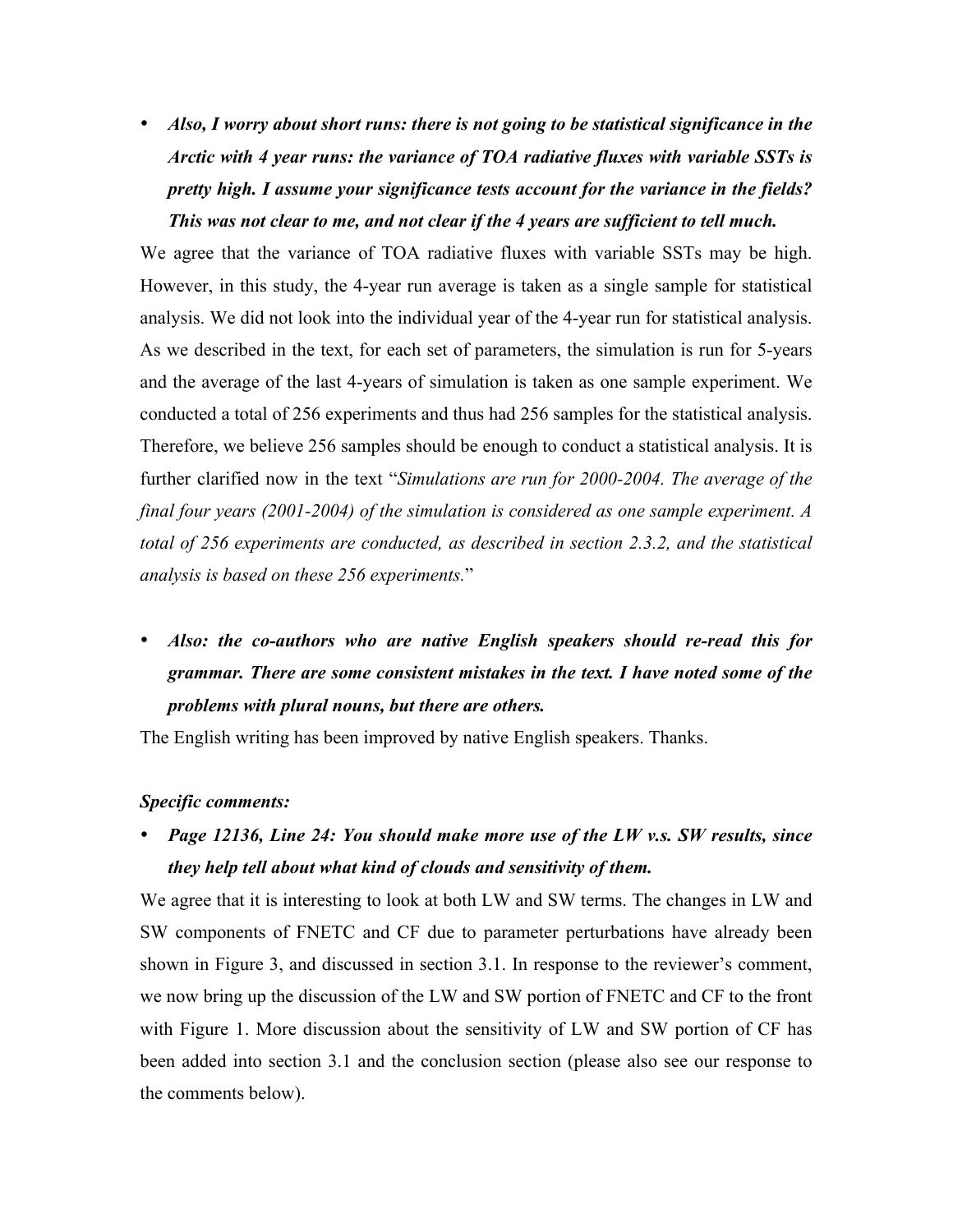• *Page 12137, Line 15: Clouds and aerosols: should be plural* Corrected.

• *Page 12138, Line 1: Limitations: plural* Corrected.

• *Page 12140, Line 7: treats: plural* Corrected.

• *Page 12140, Line 10: Awkward: do not mention 'diagnosed' in the sentence. I would not say diagnosed for convection in cam5: number concentrations are prescribed based on an assumed size*

It is revised now in the text "*In the stratiform cloud microphysics parameterization, mass and number concentrations of cloud droplets and ice crystals are predicted, while those of rain and snow are diagnosed*"

• *Page 12140, Line 27: Probably better to cite Neale et al 2010, NCAR technical note. R. B. Neale et al. Description of the NCAR Community Atmosphere Model (CAM5.0). Technical Report NCAR/TN-486+STR, National Center for Atmospheric Research, Boulder, CO, USA, 2010.*

Corrected.

• *Page 12141, Line 8: 4 years with varying SST is going to be a bit hard to get statistical significance for FNET. do you analyze what sigma is? If not, you need to.*

As we clarified above, in this study, the 4-year run average is taken as a single sample for statistical analysis. We did not look into the individual years of the 4-year run for statistical analysis. Please see our response to the comments above.

• *Page 12141, Line 14: Refer to personal communication below.*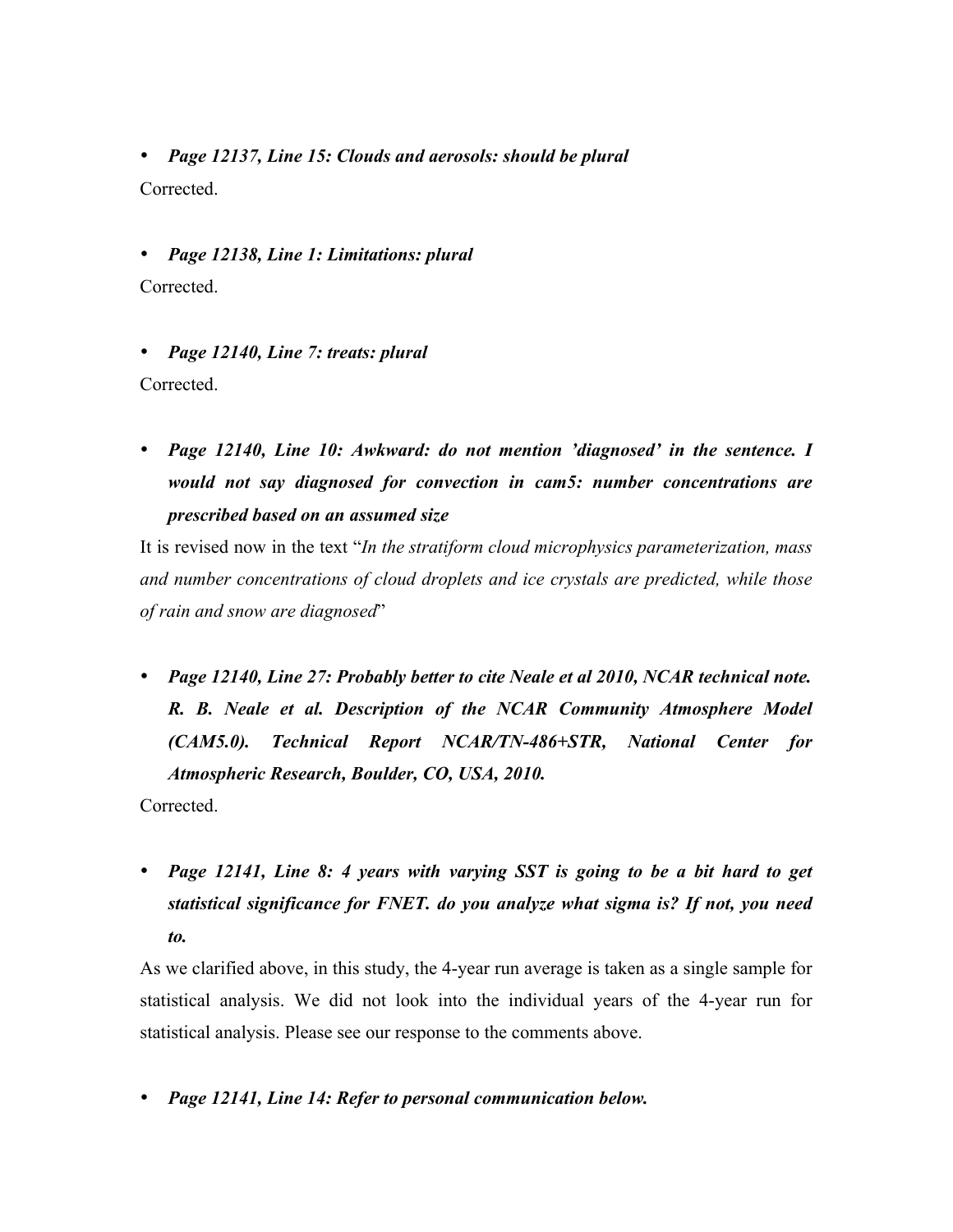### Added.

• *Page 12144, Line 7: are zero (plural)* Corrected.

• *Page 12144, Line 22: Sorry to be slow, but the method is a bit obtuse, and could use some more description. You are building a regression model or series of models to reconstruct FNET? Where does the 'variance' part come in? Please explain in words. Also, what do you use to determine significance? If FNET with a perturbation is significantly different than FNET in the base case? How does variance in the base case factor in? At all? Or are you just looking at contributions to spread in your ensemble? What about parameters that are out of sample?*

In GLM and other similar sensitivity analyses (e.g., Sobol' method), we assume that the output variable (e.g., FNET) is a function of input variables. FNET is calculated for each combination of input parameter sets, therefore the ensemble sample sets are corresponding to an output ensemble. The overall variance of the FNET outputs is called the total variance, due to variability of input parameters. To evaluate how significant a parameter is, we look at how much of the FNET total variance can be explained/fitted using the corresponding parameter. Section 2.3.3 has some detailed mathematical explanation of the GLM model used to link input and output variables. The contribution of each parameter in the overall spread (e.g., FNET total variance) is a reasonable quantitative measure of parameter significance. Note that we cannot measure the significance of a parameter if it is not sampled (e.g, if it is fixed during FNET calculations). We now add more discussion about the sensitivity evaluation methods in section 2.3.3 "*There are various sensitivity evaluation techniques, for example, multivariate adaptive regression splines (MARS), generalized linear model (GLM), Morris method, and Sobol' method. They can be used to separate the main, interaction, and high-order effects of input parameters (Friedman 1991; Morris 1991; Sobol' 1993). Among these methods, GLM method and Sobol' method can provide quantitate measures of parameter sensitivity in terms of output variances that can be explained/fitted by the linear, interaction, and high-order terms of input variables and integrated with*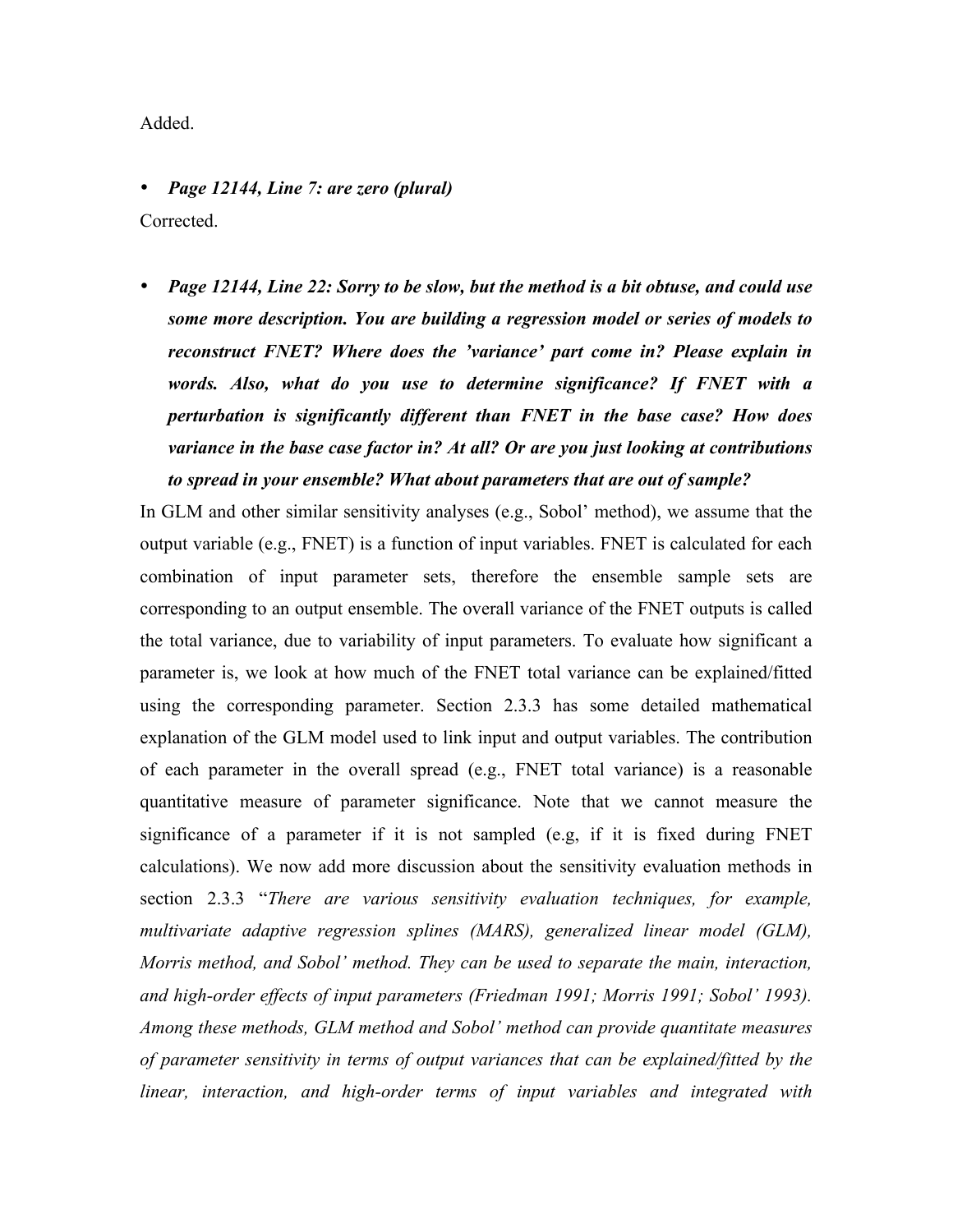*parameter reduction/selection techniques if necessary. The GLM method is used for sensitivity analysis in this study.*"

• *Page 12145, Line 21: It would also be interesting to look at LW and SW components of each FNET, FNETC AND CF*

We agree that it is interesting to look at both LW and SW terms. The changes in LW and SW components of FNETC and CF due to parameter perturbations have already been shown in Figure 3, and discussed in section 3.1. In response to the reviewer's comment, we now bring up the discussion of the LW and SW portion of FNETC and CF to the front with Figure 1. More discussion about the sensitivity of LW and SW portion of CF has been added into section 3.1 and the conclusion section (please also see our response to the comments below).

### • *Page 12145, Line 25: Unclear: "relatively insignificant....perturbation."*

It is clarified now in the text as "*When a P-value estimated from the GLM for an input parameter is larger than a significance level of 95%, i.e., 0.05, it indicates that this input parameter is relatively insignificant to the overall variance of response variable. It should be noted that the significance estimation of an input parameter is also dependent on the assigned perturbation range of this input parameter.*"

• *Page 12145, Line 29: Plural: parameter effects and interactions.* Corrected.

• *Page 12146, Line 1: predicts well* Corrected.

• *Page 12146, Line 3: So this is variance within the parameter set? You are not trying to explain all the possible variance in FNET in CAM. Clarify,*

The total variance of output (e.g., FNET) is due to variations in input parameters. The relationships between inputs and outputs are naturally nonlinear. Such relationships are assumed polynomial with linear/quadratic/interaction terms in sensitivity analyses to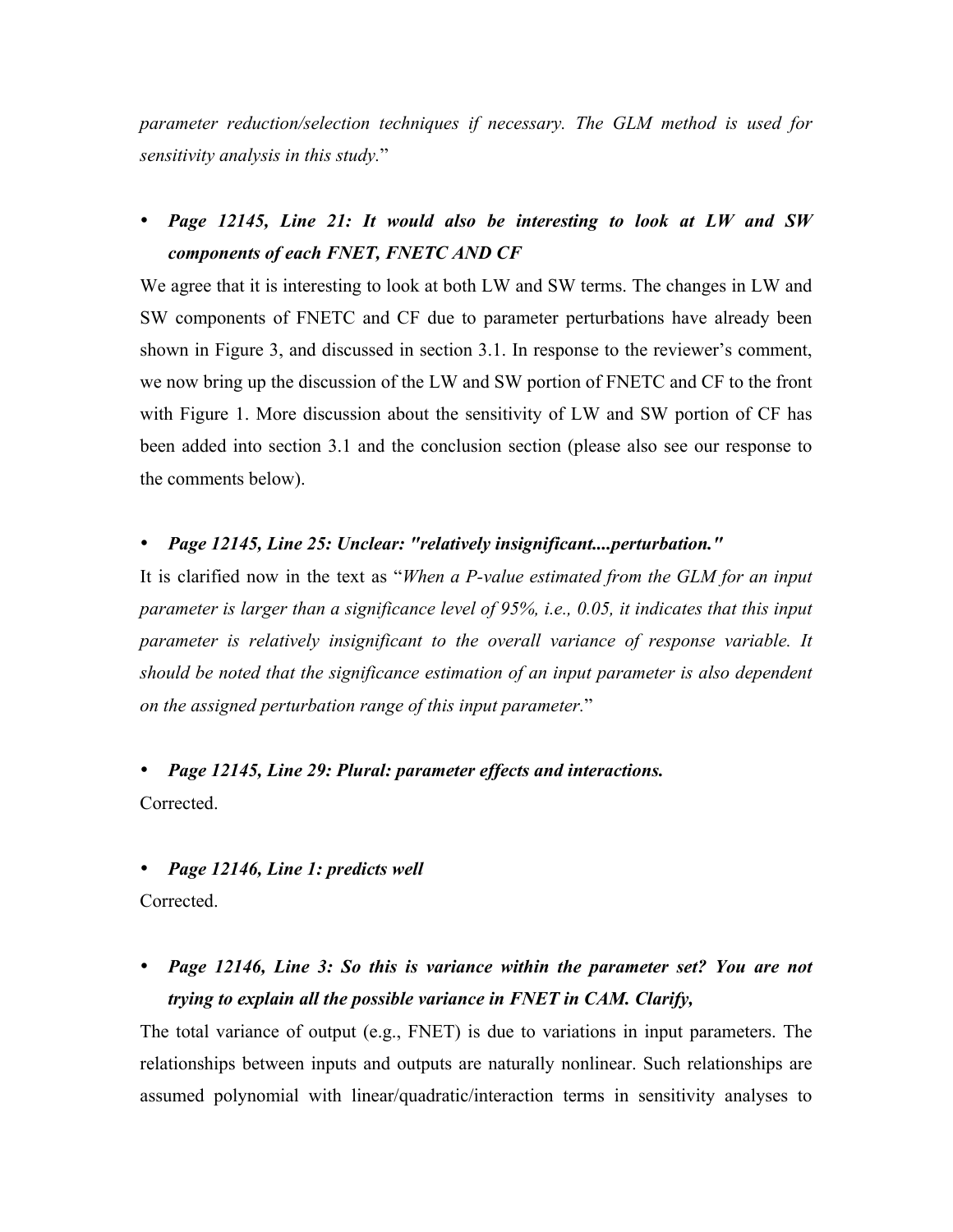facilitate testing of the significances of the corresponding linear/quadratic/interaction effects. The polynomial assumption is inappropriate if the fitted variance is too small (i.e.,  $R^2$  is close to 0). In this study, the  $R^2$  are very close to 1, which means most of the output total variance can be explained/fitted by the input variables. It is clarified now in the text "*The GLM assumes the polynomial relationships between the output (e.g., FNET) variance and input parameter variations with linear, quadratic, and interaction terms in sensitivity analyses to facilitate testing of the significances of the corresponding linear/quadratic/interaction effects. The polynomial assumption is inappropriate if the fitted variance is too small (i.e., coefficients of determination*  $(R^2)$  *is close to 0).*", "*The GLM is able to predict the values of FNET, FNETC, and CF simulated by CAM5 with an R2 of 0.98-0.99, which indicates that 98-99% of the variance of CAM5 simulated FNET, FNETC, and CF is explained by the GLM. This confirms that the assumption of the polynomial relationships between inputs and outputs in the GLM is valid.*", and "*In general, the GLM models can well predict the FNET, FNETC, and CF variance over most regions at latitudes lower than 70<sup>o</sup> . High R2 values of >0.9 indicate that most of the output total variance can be explained by the input parameters over these regions. The regions with relatively lower R<sup>2</sup> values (0.5~0.8), e.g., higher latitudes and Australia, generally also have smaller variance of FNET, FNETC, and CF (Figure 6). Therefore, these regions are less interesting for the characterization of sources of variance*"

## • *Page 12146, Line 24: Good. Should mention this earlier: using SW and LW components, and regression v. LWP.*

It is mentioned earlier now with Figure 1.

## • *Page 12147, Line 10: Can you explain the "surface temperature feedback" statement?*

This part of the text is clarified based on the other reviewer's comment, which has been revised to "*The change in TSK mainly occurs over land areas, since the SST is prescribed in this study (will be discussed in section 3.2). The change in ice clouds due to dcs can impact the mid- and upper-tropospheric water vapor budget through various ways such as affecting the water vapor deposition on ice crystals, affecting ice particle size and thus*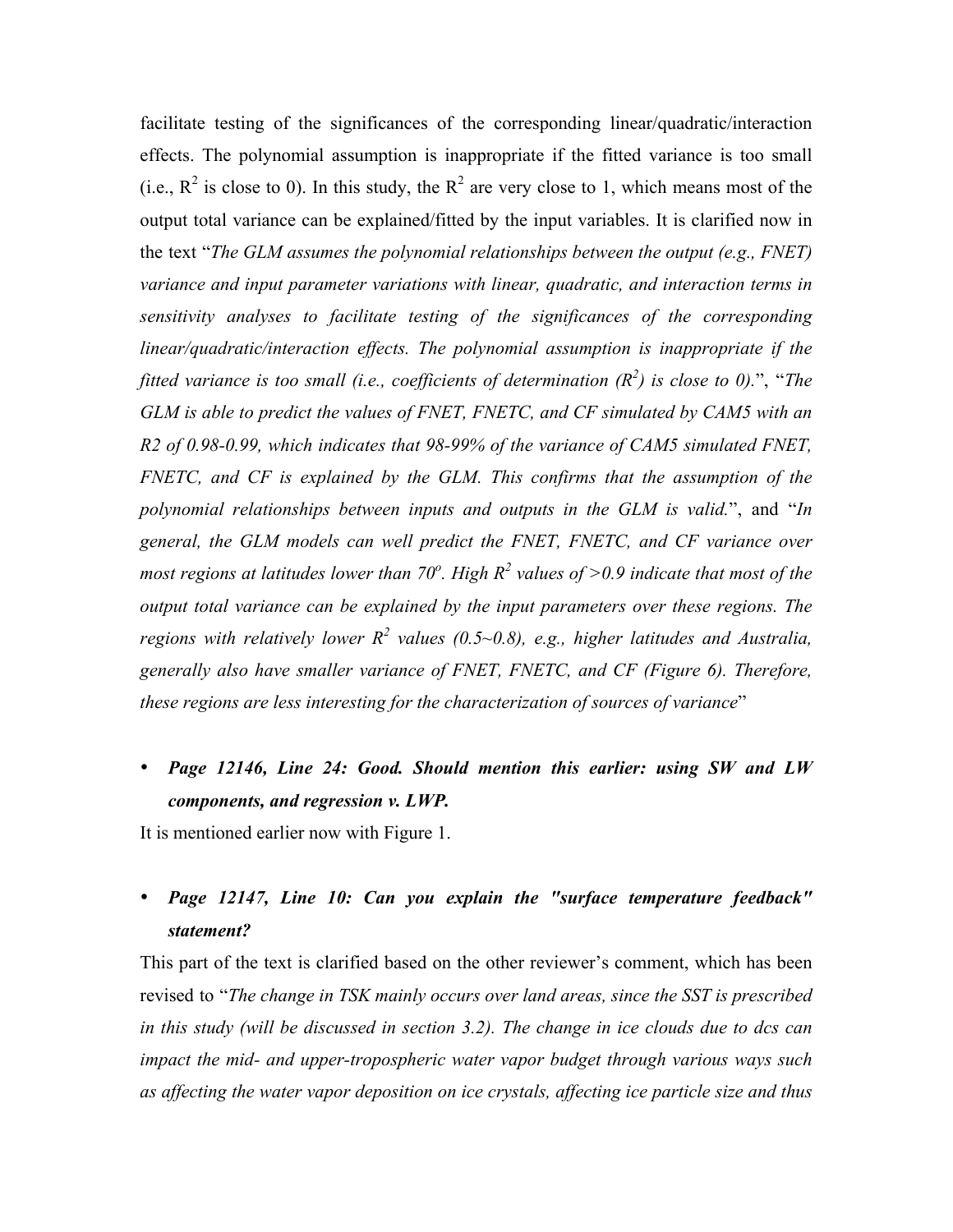*ice sedimentation, or by modifying the vertical transport of water vapor due to ice cloud feedbacks on dynamics. The net effect of these interactions leads to increasing WVP with increasing dcs. The perturbation of dcs significantly affects LWFNETC variance with contribution of 86%, but has negligible impact on SWFNETC. Although the increase of WVP with increasing dcs will reduce the outgoing LW and thus increase LWFNETC (less negative), the increase of TSK with dcs reduces LWFNETC (more negative) through increasing outgoing LW radiation under clear-sky (Figure 4). The overall LWFNETC change is dominated by the TSK change over the land (this will be discussed in section 3.2).*"

### • *Page 12147, Line 13: in CAM5 development*

Corrected.

## • *Page 112148, Line 7: Why do fall speed parameters for ice/ snow affect SWCF so much? What does 'mixed phase processes' mean?*

It is explained in the text now "*Increasing ai and as reduces the IWP (through ice and snow sedimentation) and the LWP (through microphysical processes in mixed-phase clouds, e.g., Bergeron-Findeisen process by falling ice and snow), weakens the LWCF and SWCF at a similar magnitude, and thus results in a relatively small impact on CF and FNET.*" The "mixed phase processes" means mixed-phase cloud microphysical processes. It is clarified now in the text.

• *Page 12150, Line 12: Do you mean spread among the simulations, or variance of the 4 years? I worry that 4 years is not long enough to generate statistics.*

As we clarified above, in this study, the 4-year run average is taken as a single sample for statistical analysis. We did not look into the individual year of the 4-year run for statistical analysis. Please see our response to the comments above.

## • *Page 12152, Line 22: Continents (plural) in this paragraph.*

Corrected.